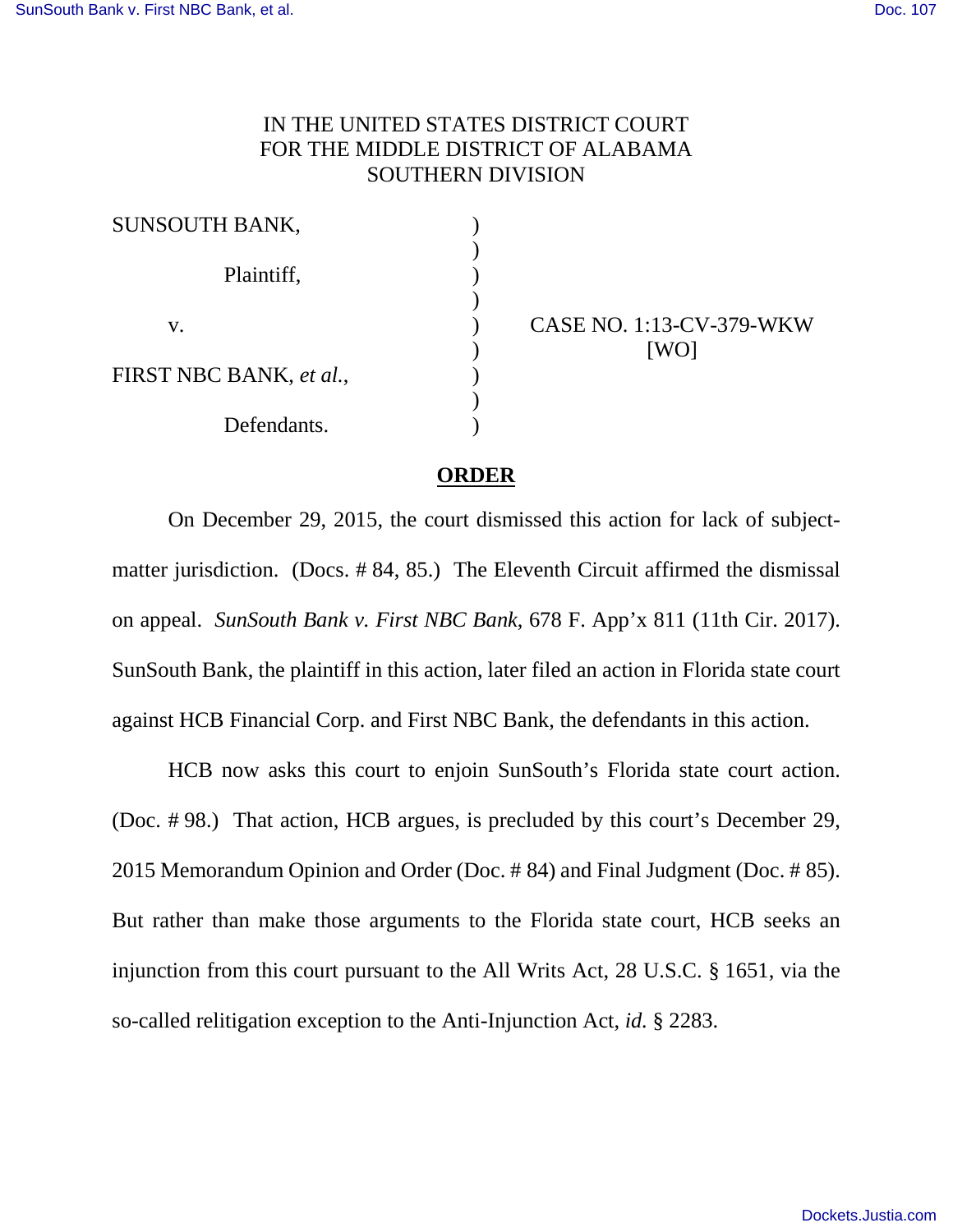The U.S. Supreme Court has made it inescapably clear that the relitigation exception should be applied cautiously:

[I]n applying this exception, we have taken special care to keep it "strict and narrow." After all, a court does not usually "get to dictate to other courts the preclusion consequences of its own judgment." Deciding whether and how prior litigation has preclusive effect is usually the bailiwick of the second court . . . . So issuing an injunction under the relitigation exception is resorting to heavy artillery. For that reason, every benefit of the doubt goes toward the state court; an injunction can issue only if preclusion is clear beyond peradventure.

*Smith v. Bayer Corp.*, 564 U.S. 299, 306–07 (2011) (footnote omitted) (citations omitted).

Moreover, even assuming the relitigation exception gives this court the authority to enjoin SunSouth's Florida state court action, this court still has discretion to decide whether to exercise that authority. 28 U.S.C. § 1651(a) ("The Supreme Court and all courts established by Act of Congress *may* issue all writs necessary or appropriate in aid of their respective jurisdictions and agreeable to the usages and principles of law." (emphasis added)); *Chick Kam Choo v. Exxon Corp.*, 486 U.S. 140, 151 (1988) ("[T]he fact that an injunction *may* issue under the Anti-Injunction Act does not mean that it *must* issue.").

Using that discretion, this court declines to exercise whatever authority it may have to enjoin SunSouth's Florida state court action based on general considerations of comity and out of respect for the Florida state court in particular. But all is not lost for HCB. Even assuming—without deciding or expressing any opinion on